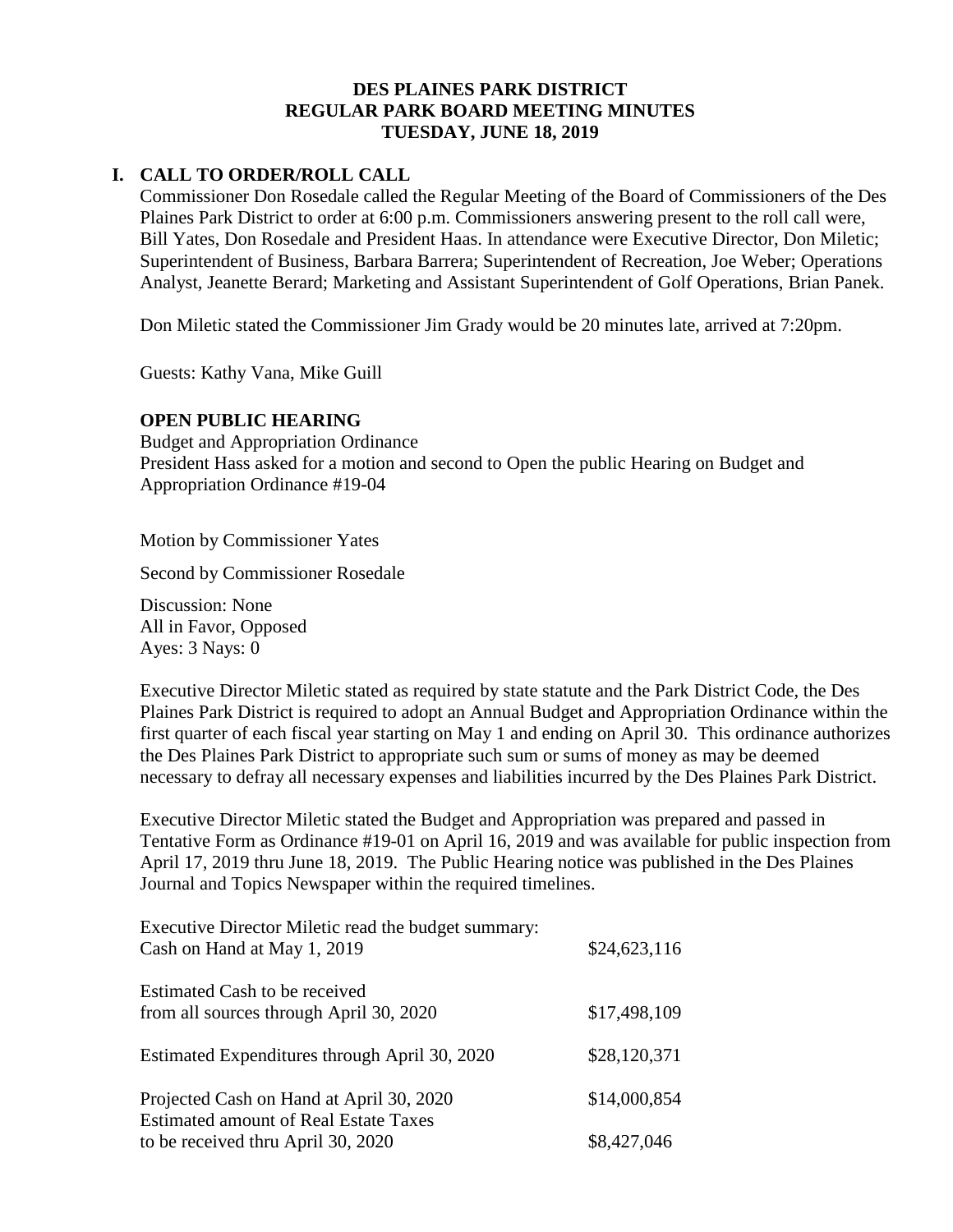President Haas asked is there anyone in the audience who wishes to present testimony or ask questions in regard to the Des Plaines Park District Annual Budget and Appropriation Ordinance #19-04?

President Haas stated Official Board action on the Budget and Appropriation Ordinance #19-04 is scheduled under New Business as Item 9-A.

President Haas asked for a motion and second to close the Public Hearing on Budget and Appropriation Ordinance #19-04.

Motion by Commissioner Rosedale

Second by Commissioner Yates

Discussion: None All in Favor, Opposed Ayes: 3 Nays: 0

#### **II. CHANGES TO THE AGENDA: None**

#### **III.INTRODUCTIONS/PRESENTATIONS:**

**A. History Center:** Kathy Vana informed the Park Board that the History Center had a very successful "pies on the porch". They sold all of the pies, and those who purchased the pies had to come inside to be out of the rain and she the Des Plaines Park District 100 year exhibit. Kathy was also interviewed by the Daily Herald about the exhibit. The summer program for ages 6-12. Next coffee talk is scheduled for July 11 about Queen Victoria and Ellie Carlson will come dressed as Queen Victoria, \$3.00 donation at the door. Book Discussion on July 17, reading Al Capone's Beer Wars. Annual picnic is scheduled for Sunday August 18 from 1:00-3:00pm at the History Center. \$15 for adults, kids under 10 are free. Includes games, buffet and live folk music from the band White Mule.

President Haas stated the Des Plaines Park District 100 Year Anniversary Exhibit Coffee Talk was excellent and staff did a wonderful job on their pieces and presentation. Kathy stated the staff is excited the have Siobhan Heraty as a member of the History Center team.

- **B. Senior Center:** Don Miletic informed the Park Board that the Senior Center had their Car Show over the weekend and raised \$1800. The Park District will pay in advance the cash contribution through December now. This has been done in the past to help with cash flow.
- **C. Des Plaines Friends of the Parks:** Jeanette Berard informed the Park Board of the information listed on Agenda Item 3-C.

#### **IV.COMMENTS FROM THE COMMUNITY:**

Mike Guill introduced himself as a member of the community living in Des Plaines the greater part of his life, and currently lives here with his soon to be family of 4. Works at Lawson Products, formally located in Des Plaines and is in charge of sales operations and management. He submitted an application for the Park Board vacancy and is looking to learn more about the Des Plaines Park District at tonight's meeting.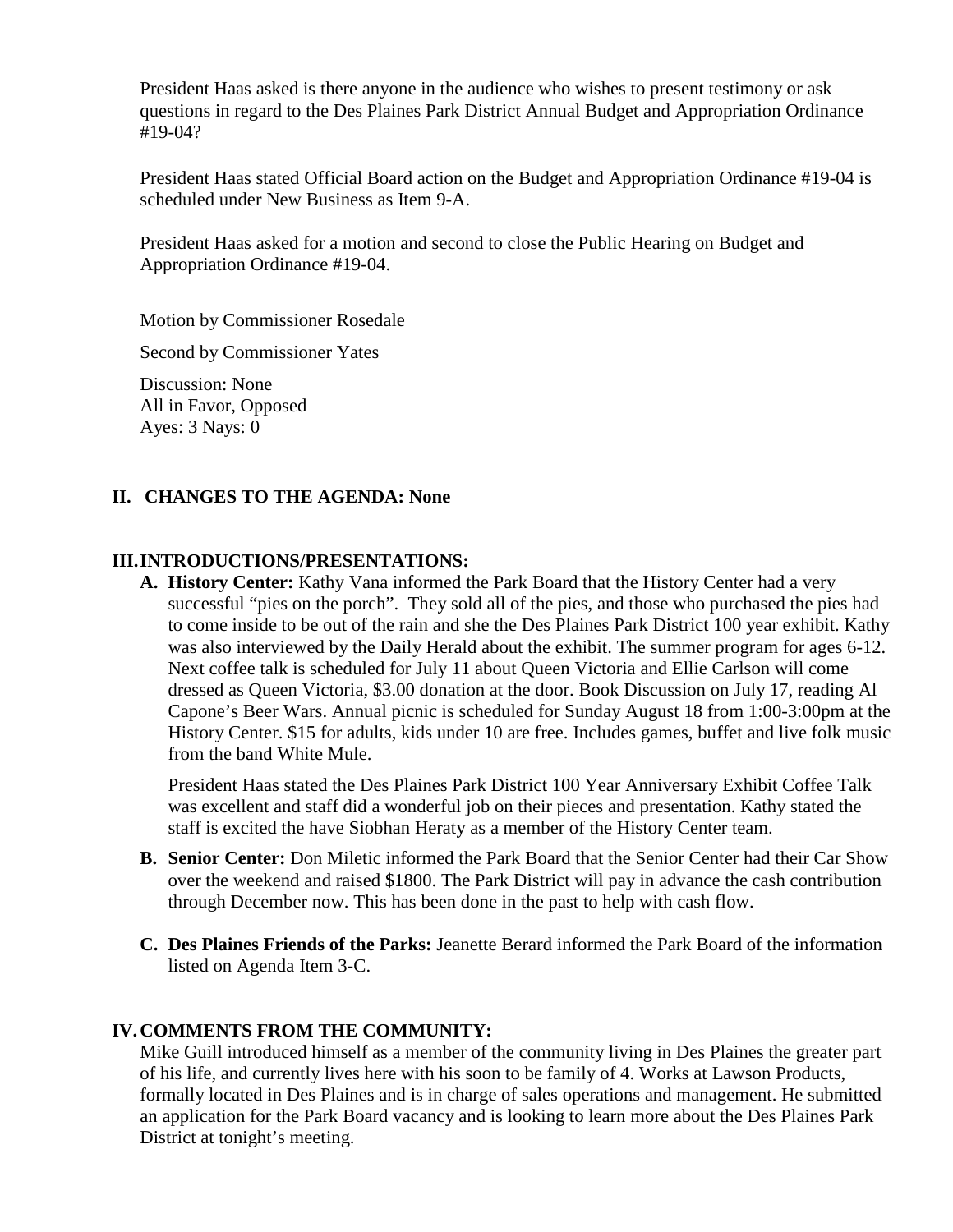#### **V. APPROVAL OF THE CONSENT AGENDA**

The following items are listed for consent agenda:

- A. MINUTES –May 21, 2019 B. EXECUTIVE SESSION MINUTES–May 21, 2019
- B.1 SPECIAL MEETING MINUTES– May 15, 0219
- C. VOUCHER BILLS:

| May 17, 2019 | \$241,529.53 |
|--------------|--------------|
| May 31, 2019 | \$913,187.62 |

#### D. PAYROLL:

| May 24, 2019 | \$184,782.60 |
|--------------|--------------|
| June 7, 2019 | \$200,076.85 |

Commissioner Rosedale moved to approve the Consent Agenda as presented Seconded by Commissioner Yates.

Roll call: Commissioner Rosedale, Aye; Yates, Aye; President Haas, Aye. Motion carried 3-0.

#### **VI. M-NASR REPORT:**

Executive Director Miletic indicated the celebration for Sue Bear will be June  $20<sup>th</sup>$  from 4:30pm-7:30pm. They will be having their annual mini golf event.

#### **VII. MONTHLY REPORTS A. EXECUTIVE DIRECTOR:**

Executive Director Don Miletic reviewed items contained in his written report, in addition to:

- Asked for the final count for commissioners for the  $4<sup>th</sup>$  of July float.
- Congratulated Joe Weber on his new position as the Superintendent of Recreation and happy to have his support and ideas for improvements throughout the district.
- Thanked Barb Barrera for all of her IT support over the last few months, excited to have Jacob Vilches join at the IT Manager.
- Potawatomie Park Open Forum was a spirited interaction amongst those who live within the community. Sent out emails to those who attended, both in favor and against the park development. The email asked for feedback on the future park development and open space layout. Emails with photos of ideas were sent back to Don and he shared them with the board. At this time the district will be tabling topic and not going to push for an OSLAD grant at this time. The architectural design of the park and money spent for the rendering was not wasted and will be used for another park.
- We are looking at applying for an OSLAD grant for the Lake Park playground and Memorial Pavilion this year.
- We are looking at applying of a Park Grant with the State of Illinois for updates to Arndt Park as a whole. The construction would need to be completed within 3 years of receiving the funds and would only begin after the indoor pool was complete.
- The Blue Sky development will be going up, and the district will receive about \$100,000 in impact fees.
- Working with the City of Des Plaines to complete a video testimonial of the park district and this can help when applying for NRPA Gold Medal Agency.
- Assessing a plan for smoking in the parks as we prepare for the legalization of marijuana.
- Looking to cross train to provide Gene additional support with the Playbook.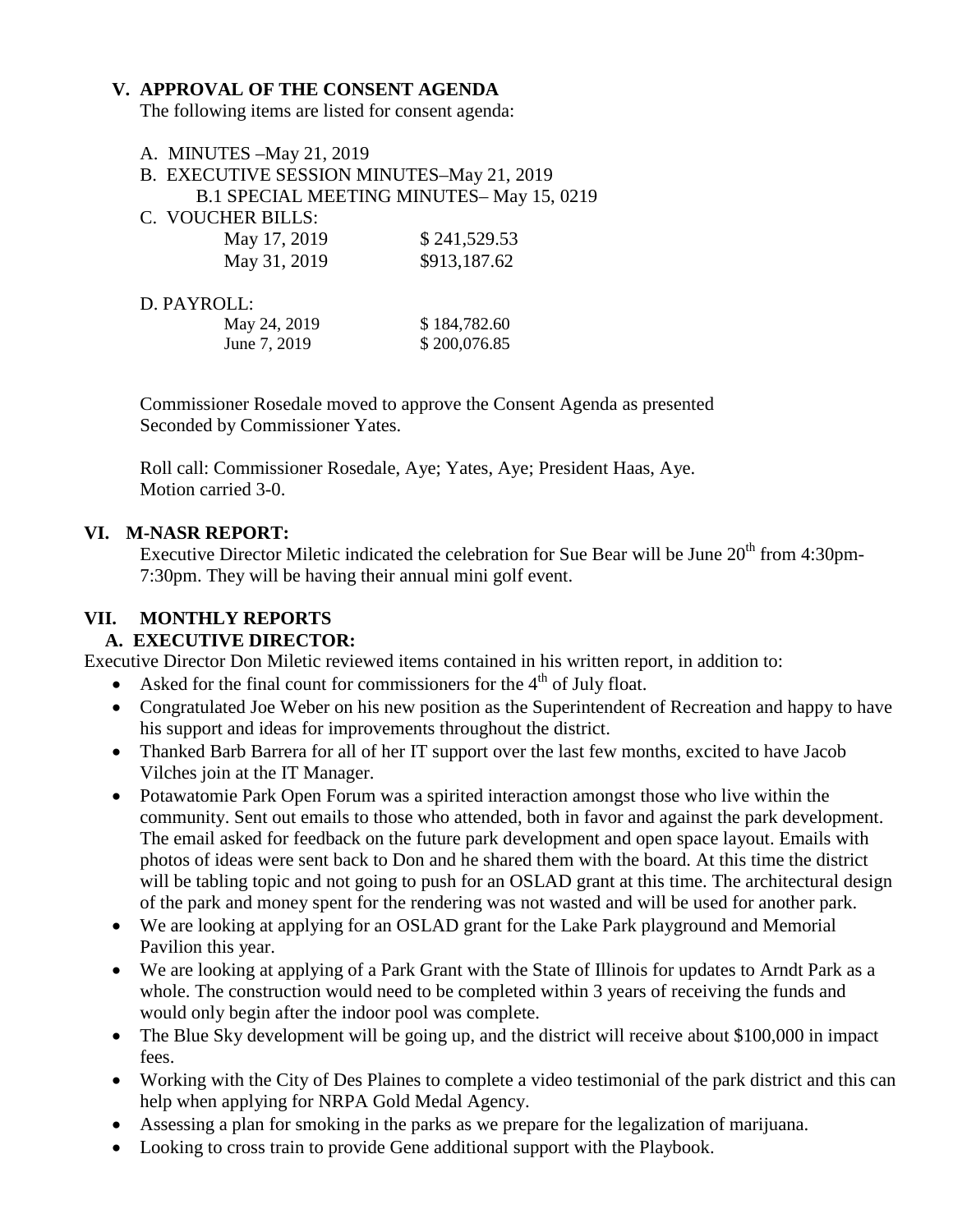Discussion: President Haas asked where Jacob comes from. Superintendent Barrera stated City of South Elgin. President Haas also stated that the Potawatomie Park Open Forum was interesting to learn about what that community would like the development to look like.

# **B. DEPUTY DIRECTOR:**

Executive Director Miletic reviewed items contained in Deputy Director Paul Cathey's written report as he was out of town, in addition to:

- Centennial Park construction update, making a lot of headway.
- Indoor Pool Project construction slightly behind schedule with the 23 days of rain in May.
- Chippewa Pool had a heater issue, and Mystic Waters has broken slides. Staff is doing their best to fix these issues.
- Robert and landscape maintenance is doing their best with him being new, the weather and being short staffed.

Discussion: President Haas stated that Centennial Park was coming along very nice and enjoys seeing the daily updates.

# **B.1 PARKS & PLANNING DEPARTMENT:**

Assistant Superintendent Brian Panek reviewed items for Golf Operations and Building Services contained in his written report, in addition to:

- Flight 191 was a great event with the help of Gene and Robert
- New Patrol Boat at Lake Park
- Clarke Aquatics did not see growth of weeds in Lake Opeka, this is the 3 year in the row, great for the yacht club.
- Dad & Me had 75 golfers and was extremely successful after moving over to the Golf Center.
- 2 new full time building services staff, Brian Thorne and Matt Nissler joined the team this month.
- Golf Center is up \$38,000 even with the rainy start to the season.
- Lake Park Family Day will be Sunday June 23from 11:00am-2:00pm
- Hosted a post D62 Competitive Soccer League event with Chris Poole, and a lot of new families utilized the features including footgolf at Lake Park.

Discussion: President Haas asked what was on the schedule for Lake Park Family Day, Assistant Superintendent Panek explained the options.

## **B.2 RECREATION DEPARTMENT:**

Superintendent of Recreation Joe Weber reviewed items contained in his written report, in addition to:

- Looking forward to the next years to come to positively impact this community.
- Spent the last 5 days on boarding with staff, working or visiting the special events.
- Shared a list of upcoming events
- Shared a brief overview of each Recreation Supervisor's reports
- Met with Distinguished Agency and Video Testimonials
- Matt and Jennifer are working through current weather and mechanical pool challenges.

Discussion: None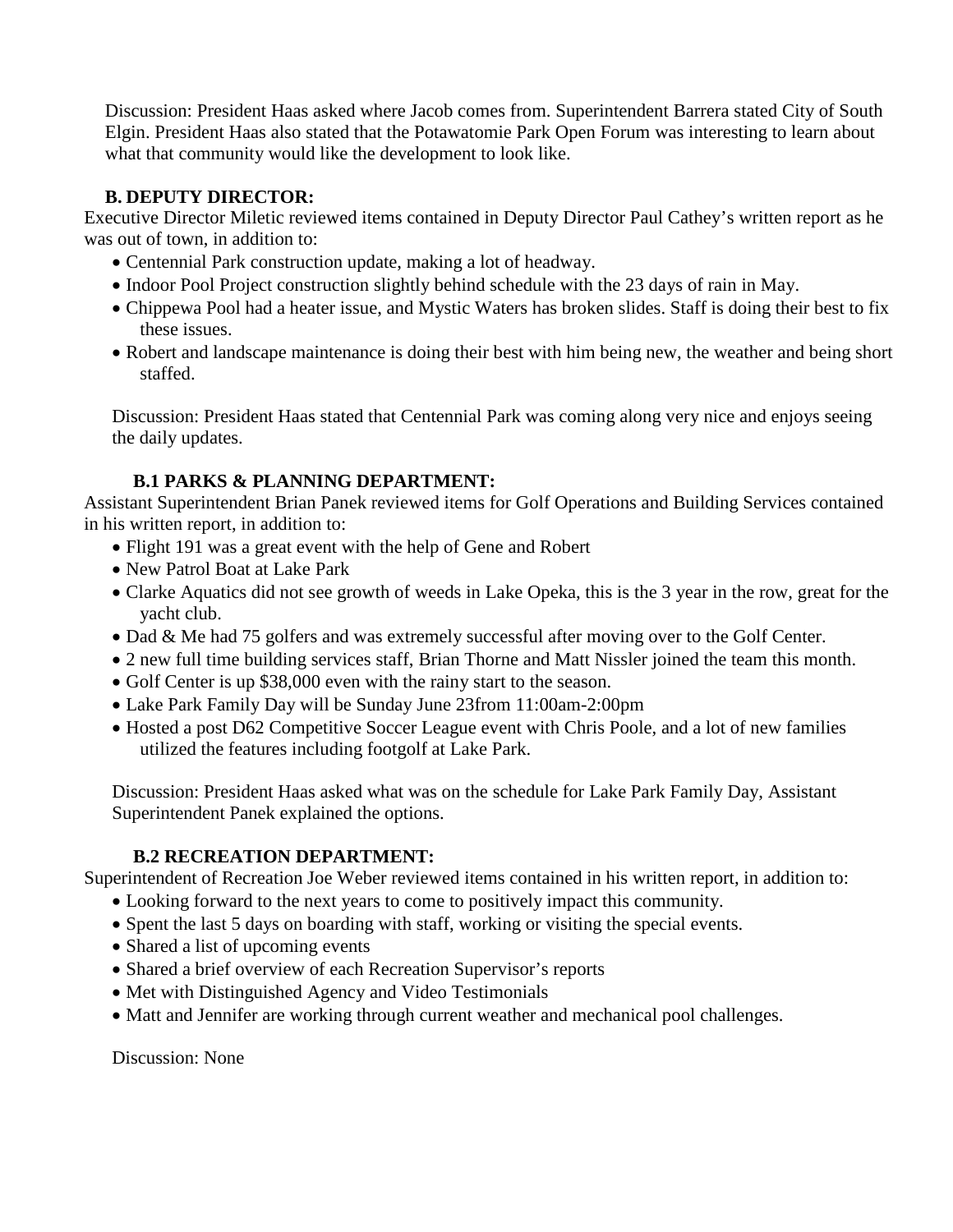## **C.BUSINESS DEPARTMENT**

Superintendent Barbara Barrera reviewed items contained in her written report, in addition to:

- Working on completing Final Budget and after approval the follow up legal responsibilities.
- IT Manager Jacob Vilches began on Wednesday, will be meeting with Sean in the next few weeks for more training on our systems.
- Hired a Part Time IMRF front desk assistant who will work 3 days a week throughout the year. This will aide in assistance during the busy times.

Discussion: None

## **FINANCIAL REPORT**

Superintendent of Business Barbara Barrera presented the monthly financial report.

Commissioner Grady moved to accept the Financial Report for May 21, 2019, subject to audit and placing a copy on file.

Seconded by Commissioner Yates

Discussion: None

Roll call: Commissioner Grady, Aye; Rosedale, Aye; Yates, Aye; President Haas, Aye. Motion carried 4-0.

# **IIX. UNFINISHED BUSINESS: PLCC Indoor Pool**

- **A.** Executive Director Miletic reviewed Change Order Spreadsheet.
- \$70,000 savings in by ordering the Waterplay Equipment ourselves and not going through third party sales.
- There might be an increase in cost of a matching brick color. The cost is roughly \$5,000.
- Nicor is stating that we need a 4 inch gas line to be hooked to the new meter at the cost of \$48,000. Based on the information from the architect and construction manager we will not be purchasing that and will wait to see if the line current line will work with the new meter.

Superintendent Barrera reviewed Indoor Pool Project Costs Spreadsheet and balance.

Discussion: Asked if we would be storing the Waterplay equipment, Executive Director Miletic stated yes and it is at Oakwood at this time.

## **IX. NEW BUSINESS:**

# **A. Action Item 9-A: Action Item 9 - A: Approval of 2019/2020 Budget and Appropriation Ordinance #19-04**

Superintendent Barrera reviewed the FY 2019/2020 Budget and Appropriation Updates.

- The tentative budget of about \$28,600,000.00 was lowered to the final budget of amount \$28,100,000.00.
- She reviewed the Capital Improvement Plan and projects like Centennial Park and the Indoor Pool Project who are between fiscal years.
- Looking at making updates to Mountain View ponds at about \$40,0000.00, Prairie Lakes Parking Lot Asphalt and more facilities that needs updates.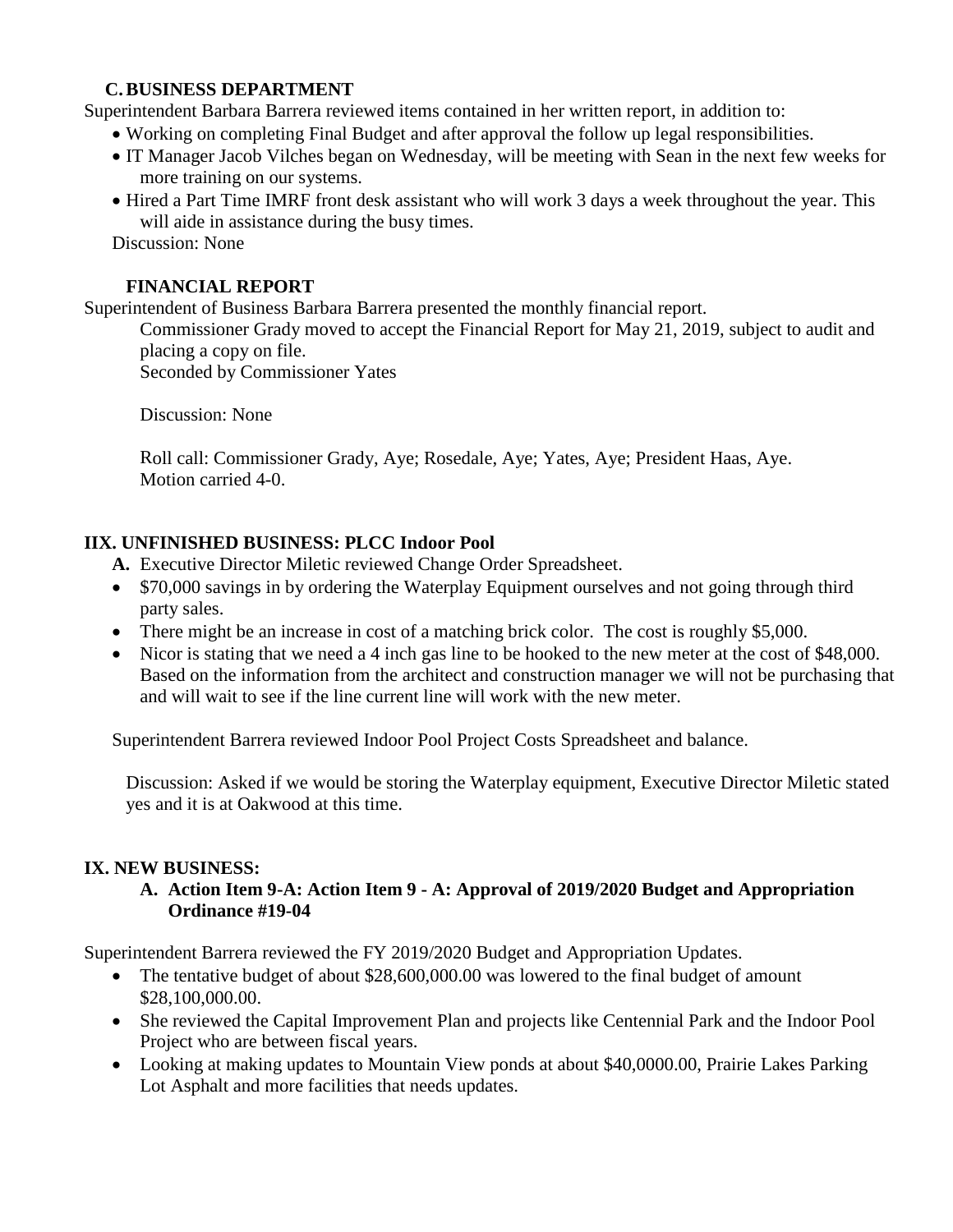Commissioner Grady made the motion **"I move that the Board of Commissioners approve Ordinance 19-04, an ordinance adopting a budget and appropriation of such sums of money as may be deemed necessary to defray all necessary expenses and liabilities for the General Corporate Fund purposes, for the Recreation Fund, for the Audit Fund, for the Tort Immunity Fund, for the Special Recreation Fund, for the Illinois Municipal Retirement Fund, for the Social Security Fund, for the Museum Fund, for the Debt Service Fund, for the Capital Improvement Fund, for the Mystic Waters Aquatic Fund, for the Lake Park Fund, for the Adventure Golf Fund, for the Golf Center Des Plaines Fund, of the Des Plaines Park District, Cook County, Illinois, for the fiscal year beginning May 1, 2019 and ending April 30,2020."**

Seconded by Commissioner Rosedale

Discussion: Commissioner Grady asked if the paving of the PLCC parking lot was budgeted with the pool. Director Miletic started that the front lot only was budgeted separately from the pool budget.

Roll call: Commissioner Grady, Aye; Yates, Aye; Rosedale, Aye; President Haas, Aye. Motion carried 4-0.

Commissioner Rosedale made the motion **"I move that the Board of Commissioners approve the Capital Improvement Plan for Fiscal Year 2019/20 through Fiscal Year 2023/24."**

Seconded by Commissioner Grady

Discussion: None

Roll call: Commissioner Grady, Aye; Yates, Aye; Rosedale, Aye; President Haas, Aye. Motion carried 4-0.

## **B. Agenda Item 9-B: Action Item 9 – B Approval of Prairie Lakes Community Center Asphalt Improvement Project**

Executive Director Miletic presented the bids for the asphalt repairs. Stated they would have spent a lot of money to parch all of the areas that needed it.

Commissioner Rosedale made the motion **"I move the Park Board of Commissioners approve the low bid, including the alternate from TAT Enterprises based in Kingston, IL for the PLCC Asphalt Improvement Project in the amount of \$114,735.00."** 

Seconded by Commissioner Yates.

Discussion: Commissioner Rosedale asked if construction traffic would be entering on the new pavement. Executive Director Miletic stated they would not and only enter off Algonquin Road.

Roll call: Commissioner Grady, Aye; Yates, Aye; Rosedale, Aye; President Haas, Aye. Motion carried 4-0.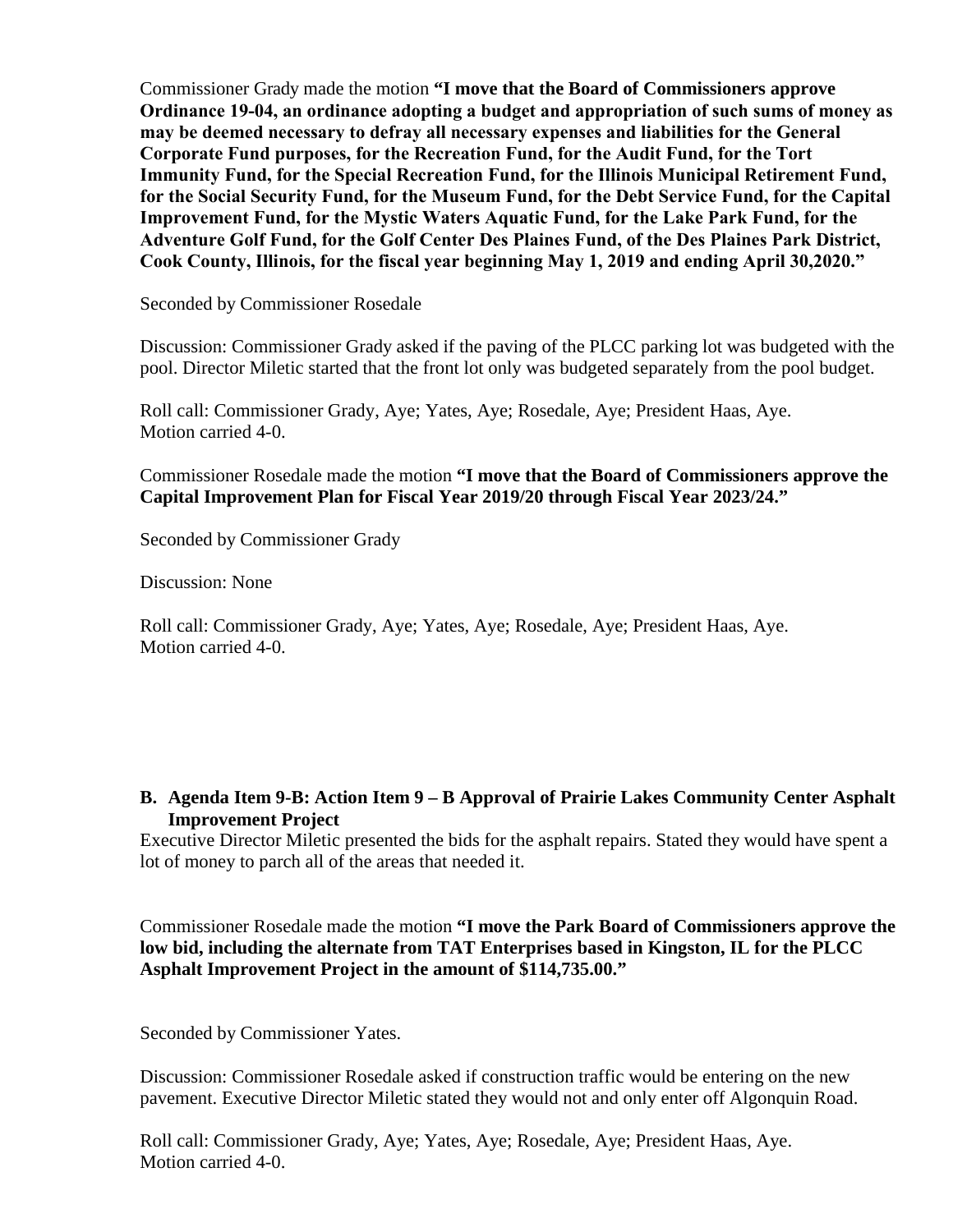# **C. Agenda Item 9-C: Approval of Prairie Lakes Indoor Pool Change Order #2**

Executive Director Miletic presented the Change Order spreadsheet and additional costs listed on the memo

#### Commissioner Grady made the motion **"I move the Park Board of Commissioners approve Change Order #2 in the amount of \$49,091.98"**

Seconded by Commissioner Yates.

Discussion: Commissioner Grady asked if the additional cost for spoils was removing more dirt. Executive Director Miletic stated they were and will do their best to keep it all on site.

Roll call: Commissioner Grady, Aye; Yates, Aye; Rosedale, Aye; President Haas, Aye. Motion carried 4-0.

#### **D. Agenda Item 9-D: Introduction of Comprehensive Master Plan Information Only**

Executive Director Miletic presented the following: At the Park Board Meeting, I will present each of you with a thumb drive and hard copy of the Master plan that can be reviewed on your computer at home. Please provide some feedback and input on the plan, if you feel some is needed. If you have ideas for the future, that we can incorporate, this is your time to do so. We feel it is a good plan without spending \$30,000 for an outside group to redo. It serves its purpose and we are proud of what the team has done to update it. If you have recommendations please email it to me and we will review and incorporate in the Master Plan. Final approval will be at the July 30 2019 board meeting.

Discussion: None

**Agenda Item 9-E: Approval of Environmental Plan & IPRA Environmental Report Card** Operations Analyst Jeanette Berard presented Environmental Plan, Introduced the new Green Team and IPRA Environmental Report Card.

Commissioner Grady made the motion **"I move the Park Board of Commissioners approve the Environmental Plan and IPRA Environmental Report Card."**

Seconded by Commissioner Rosedale.

Discussion: Commissioner Grady asked if we have a tree inventory system, for location and type of tree. Executive Director Miletic stated yes that former Superintendent Guynn put the GIS system into place and has documented more than 700+ trees have been planted since 2014.

Roll call: Commissioner Grady, Aye; Yates, Aye; Rosedale, Aye; President Haas, Aye. Motion carried 4-0.

## **X. CORRESPONDENCE:**

A. St. Andrews Lutheran School in Park Ridge

B. Optimists Club of Des Plaines \$500 Scholarship Donation & Thank you note for the pasta dinner C. Flight 191 Thank you Card for NRPA